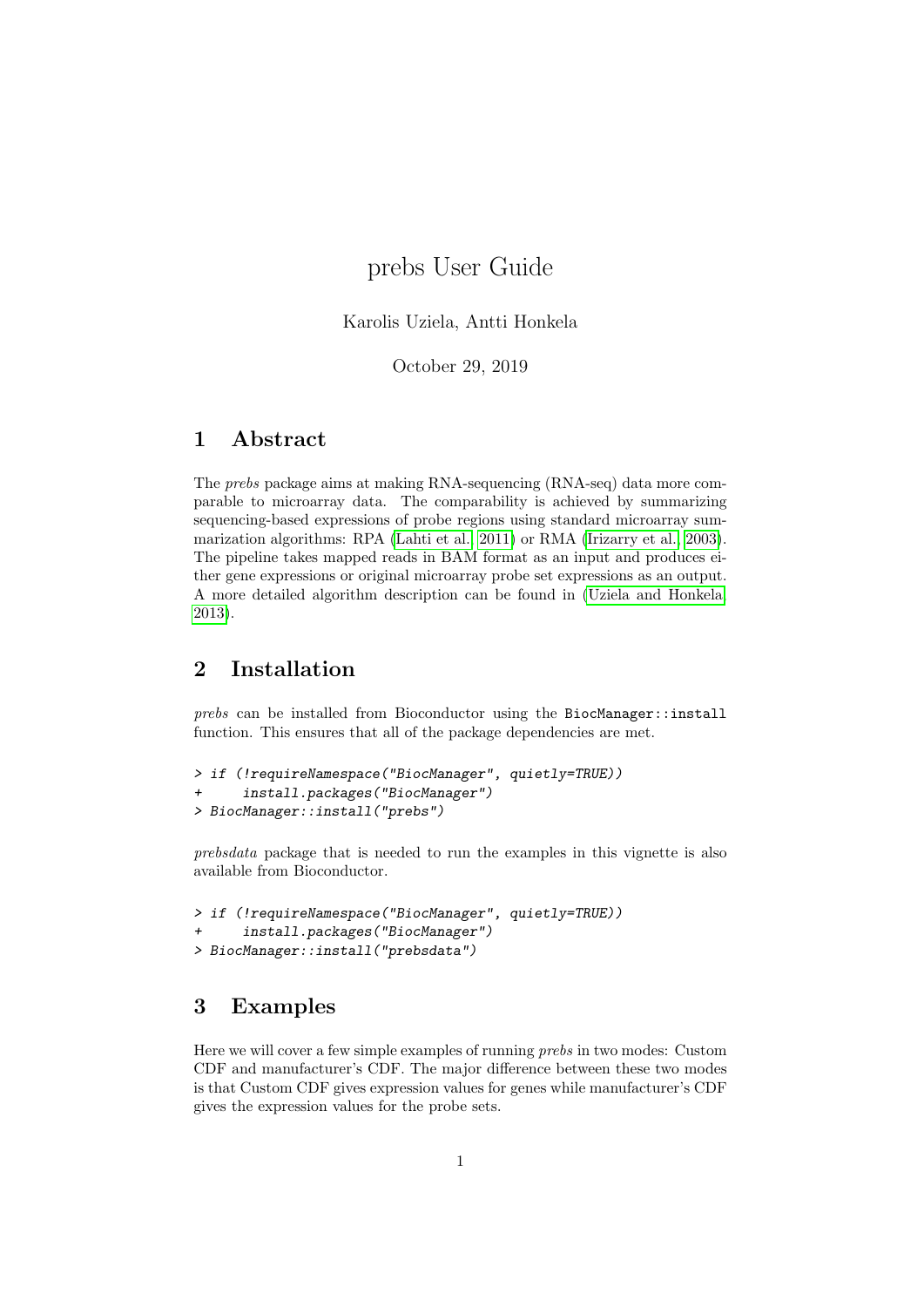### 3.1 Loading package and data

To load the package start R and run

```
> library(prebs)
```

```
> library(prebsdata)
```
The data for our examples is contained in prebsdata package. The data package contains two sample BAM files, 3 Custom CDF probe sequence mapping files and 3 manufacturer's CDF probe sequence mapping files. We will use only 2 Custom CDF and 1 manufacturer's CDF probe sequence mapping file in our examples.

The full paths to data files in the prebsdata package can be retrieved using system.file function.

```
> bam_file1 <- system.file(file.path("sample_bam_files", "input1.bam"),
                          package="prebsdata")
> bam_file2 <- system.file(file.path("sample_bam_files", "input2.bam"),
                          package="prebsdata")
> bam_files <- c(bam_file1, bam_file2)
> custom_cdf_mapping1 <- system.file(file.path("custom-cdf",
+ "HGU133Plus2_Hs_ENSG_mapping.txt"), package="prebsdata")
> custom_cdf_mapping2 <- system.file(file.path("custom-cdf",
+ "HGU133A2_Hs_ENSG_mapping.txt"), package="prebsdata")
> manufacturer_cdf_mapping <- system.file(file.path("manufacturer-cdf",
      "HGU133Plus2_mapping.txt"), package="prebsdata")
```
### 3.2 Running calc\_prebs using Custom CDF and RPA summarization method

The prebs package contains only one public function—calc\_prebs. The most basic usage of calc\_prebs is running it in Custom CDF mode without parallelization.

calc\_prebs has to possible microarray summarization methods: rpa and rma. The summarization mode can be chosen by setting sum.method parameter. In this case we do not set the sum method parameter explicitly, so the default mode (rpa) is used.

The default output format of calc\_prebs is ExpressionSet object defined in affy package. The expression values can be accessed using exprs function from Biobase package.

```
> prebs_values <- calc_prebs(bam_files, custom_cdf_mapping1)
[1] "Finished: input1.bam"
[1] "Finished: input2.bam"
> head(exprs(prebs_values))
```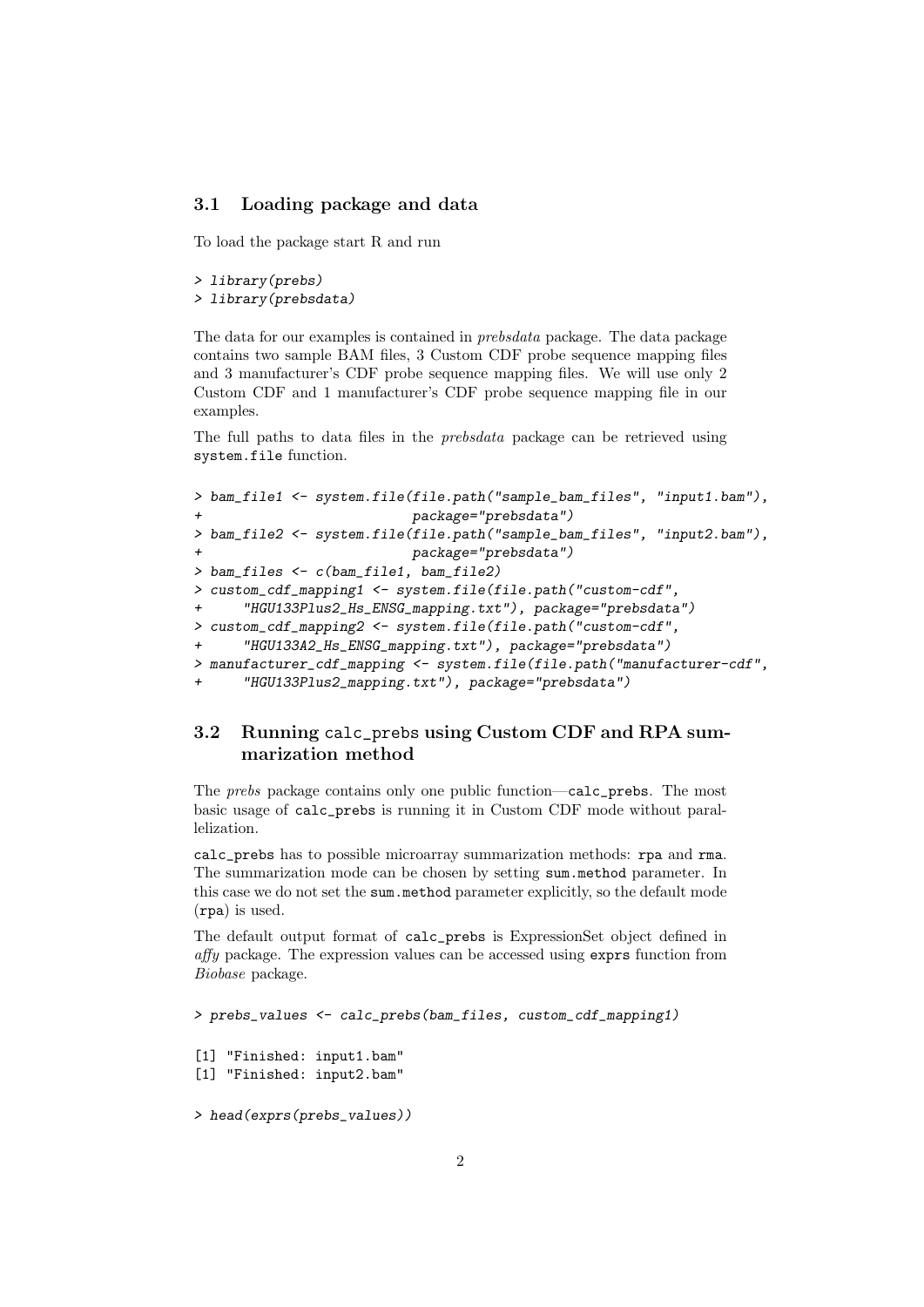|                                       | input1.bam input2.bam |          |
|---------------------------------------|-----------------------|----------|
| ENSG00000000003                       | 5.796576              | 5.303558 |
| ENSG00000000005 -13.300589 -13.300589 |                       |          |
| ENSG00000000419                       | 6.136572              | 5.798032 |
| ENSG00000000457                       | 4.437882              | 5.513711 |
| ENSG00000000460                       | 3.465189              | 4.499211 |
| ENSG00000000938                       | 5.542566              | 6.200779 |

Above we can see the expressions of the first few genes with Ensembl gene identifiers. In this example, the expression level of at least one of the genes is negligible (the expression values are in  $log_2$  scale). In fact, most of the other genes that are not shown here also have a negligible expression level, because we designed our sample BAM files so that they contain only mapped reads from the region of the first few genes. Of course, for a real world analysis mapped reads from all of the genes are needed. However, real world BAM files take a lot of disk space, so it was not possible to include them in the sample data set.

Since in this case we did not provide explicit CDF package name, the name was inferred from the probe sequence mapping filename ("custom-cdf/HGU133Plus2\_Hs\_ENSG\_mapping.txt"  $\rightarrow$  hgu133plus2hsensgcdf). Both probe sequence mapping file and custom CDF package can be downloaded from Custom CDF website: [http://brainarray.mbni.med.umich.edu/brainarray/Database/CustomCDF/](http://brainarray.mbni.med.umich.edu/brainarray/Database/CustomCDF/genomic_curated_CDF.asp)

[genomic\\_curated\\_CDF.asp](http://brainarray.mbni.med.umich.edu/brainarray/Database/CustomCDF/genomic_curated_CDF.asp)

In particular, this example uses Ensembl custom CDF package for and HGU133Plus2 platform (version 16.0.0) that can be dowloaded here: [http://brainarray.](http://brainarray.mbni.med.umich.edu/Brainarray/Database/CustomCDF/16.0.0/ensg.download/hgu133plus2hsensgcdf_16.0.0.tar.gz) [mbni.med.umich.edu/Brainarray/Database/CustomCDF/16.0.0/ensg.downlo](http://brainarray.mbni.med.umich.edu/Brainarray/Database/CustomCDF/16.0.0/ensg.download/hgu133plus2hsensgcdf_16.0.0.tar.gz)ad/ [hgu133plus2hsensgcdf\\_16.0.0.tar.gz](http://brainarray.mbni.med.umich.edu/Brainarray/Database/CustomCDF/16.0.0/ensg.download/hgu133plus2hsensgcdf_16.0.0.tar.gz)

And the corresponding description archive containing probe sequence mapping file can be downloaded here:

[http://brainarray.mbni.med.umich.edu/Brainarray/Database/CustomCDF/](http://brainarray.mbni.med.umich.edu/Brainarray/Database/CustomCDF/16.0.0/ensg.download/HGU133Plus2_Hs_ENSG_16.0.0.zip) [16.0.0/ensg.download/HGU133Plus2\\_Hs\\_ENSG\\_16.0.0.zip](http://brainarray.mbni.med.umich.edu/Brainarray/Database/CustomCDF/16.0.0/ensg.download/HGU133Plus2_Hs_ENSG_16.0.0.zip)

If you want to save prebs values to a text file, you can run this command:

> write.table(exprs(prebs\_values), file="prebs\_values.txt", quote=FALSE)

### 3.3 Running calc\_prebs using Custom CDF and RPA summarization method

Running calc\_prebs in rma mode is very similar to rpa mode. All that has to be changed is sum.method parameter.

> prebs\_values <- calc\_prebs(bam\_files, custom\_cdf\_mapping1, sum.method="rma")

[1] "Finished: input1.bam" [1] "Finished: input2.bam" Normalizing Calculating Expression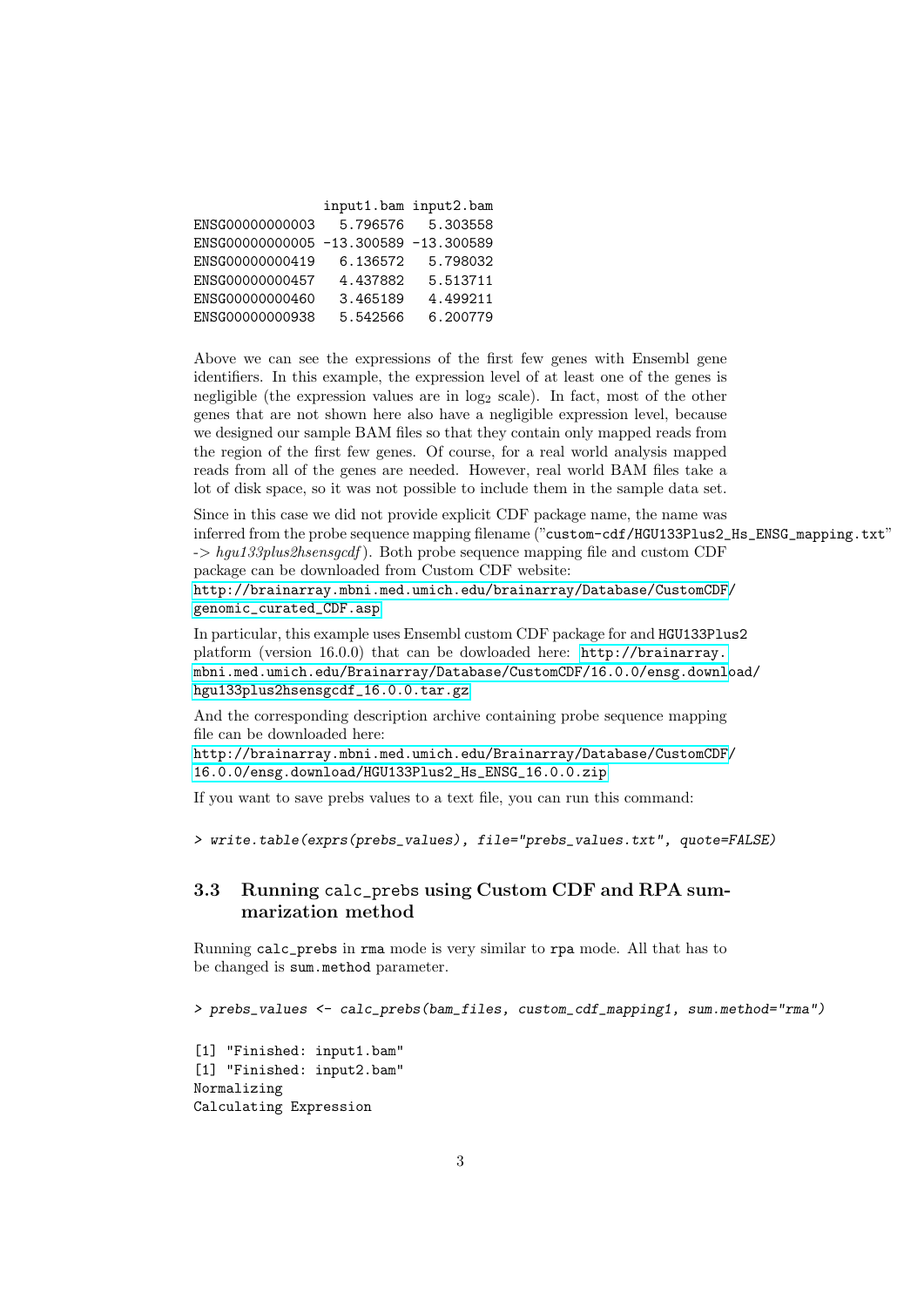> head(exprs(prebs\_values))

|                                       | input1.bam input2.bam |          |
|---------------------------------------|-----------------------|----------|
| ENSG00000000003                       | 5.727919              | 4.960582 |
| ENSG00000000005 -13.300589 -13.300589 |                       |          |
| ENSG00000000419                       | 6.398204              | 5.356384 |
| ENSG00000000457                       | 3.619474              | 5.194778 |
| ENSG00000000460                       | 2.858413              | 3.925149 |
| ENSG00000000938                       | 5.173077              | 6.253996 |

The rest of the results in this vignette will be based on the default  $(rpa)$  mode.

### 3.4 Setting calc\_prebs output format to a data frame

By default calc\_prebs outputs an ExpressionSet object with PREBS values. If you prefer to have a data frame as an output, you can set output\_eset option to FALSE.

> prebs\_values <- calc\_prebs(bam\_files, custom\_cdf\_mapping1, output\_eset=FALSE)

```
[1] "Finished: input1.bam"
[1] "Finished: input2.bam"
> head(prebs_values)
```

|   | input1.bam input2.bam | TD                                    |
|---|-----------------------|---------------------------------------|
| 1 | 5.796314              | 5.303296 ENSG00000000003              |
|   |                       | 2-13.300589-13.300589 ENSG00000000005 |
| 3 | 6.136587              | 5.798048 ENSG00000000419              |
| 4 | 4.437882              | 5.513711 ENSG00000000457              |
| 5 | 3.465243              | 4.499266 ENSG00000000460              |
| 6 | 5.542566              | 6.200779 ENSG00000000938              |

### 3.5 Running calc\_prebs with parallelization

Now let's run the same task with a simple parallelization. The results will be identical to the ones above.

```
> library("parallel")
> N CORES = 2
> CLUSTER <- makeCluster(N_CORES)
> prebs_values <- calc_prebs(bam_files, custom_cdf_mapping1, cluster=CLUSTER)
> stopCluster(CLUSTER)
```
### 3.6 Running calc\_prebs for another microarray platform

If we want to run calc\_prebs with a different microarray platform, we just have to provide another probe sequence mapping file.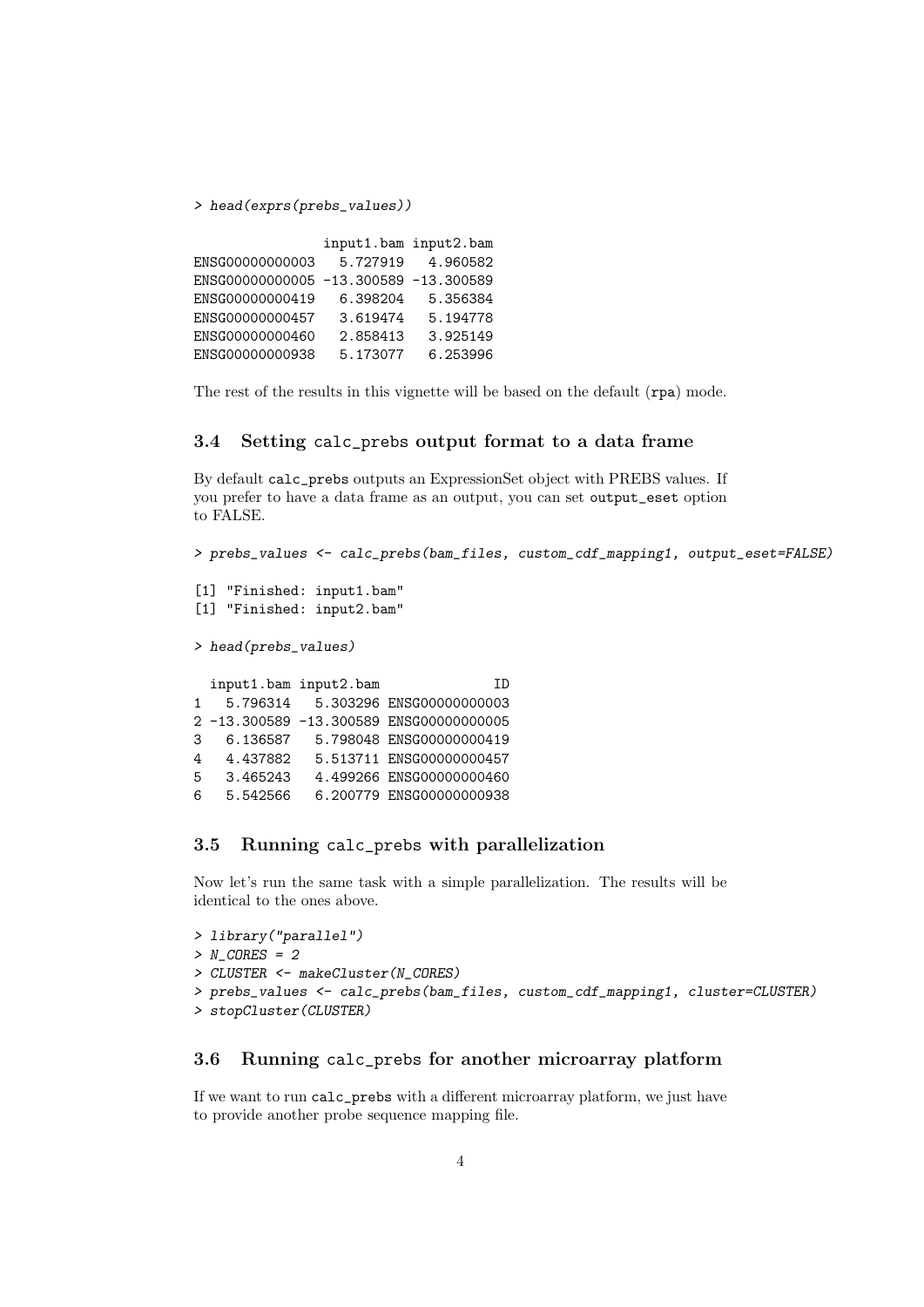> prebs\_values <- calc\_prebs(bam\_files, custom\_cdf\_mapping2)

The corresponding Custom CDF package hgu133a2hsensgcdf has to be downloaded and installed prior to running this command. It can be found here: [http://brainarray.mbni.med.umich.edu/Brainarray/Database/CustomCDF/](http://brainarray.mbni.med.umich.edu/Brainarray/Database/CustomCDF/16.0.0/ensg.download/hgu133a2hsensgcdf_16.0.0.tar.gz) [16.0.0/ensg.download/hgu133a2hsensgcdf\\_16.0.0.tar.gz](http://brainarray.mbni.med.umich.edu/Brainarray/Database/CustomCDF/16.0.0/ensg.download/hgu133a2hsensgcdf_16.0.0.tar.gz)

### 3.7 Running calc\_prebs using manufacturer's CDF

Running calc\_prebs with manufacturer's CDF is not so much different either. All we have to do is to provide a suitably formatted probe sequence mapping file.

> prebs\_values <- calc\_prebs(bam\_files, manufacturer\_cdf\_mapping) [1] "Finished: input1.bam" [1] "Finished: input2.bam" Calculating Expression > head(exprs(prebs\_values)) input1.bam input2.bam 1007\_s -13.307292 -13.307292 1053 3.536032 3.424836  $-5.413422 - 5.913413$ 121 -13.307292 -13.307292 1255\_g -13.307292 -13.307292 1294 2.772925 2.187970

As mentioned before, manufacturer's CDF mode gives probe set expressions as an output. In the above example, you can see the the expression values for the first few probe sets of our example data set.

One problem with running calc\_prebs using manufacturer's CDF is that Affymetrix does not provide probe sequence mappings for most of the microarray platforms. Therefore, probe sequence mapping files have to be created manually, as it will be discussed in Section [4.](#page-5-0)

As in Custom CDF case, the CDF package name is inferred from probe sequence mapping file ("custom-cdf/HGU133Plus2\_mapping.txt" ->  $hqu133plus2cdf$ ). If we are not sure if the mapping file is named correctly, it is better to provide CDF package filename explicitly.

#### > prebs\_values <- calc\_prebs(bam\_files, manufacturer\_cdf\_mapping, + cdf\_name="hgu133plus2cdf")

Now we have presented pretty much all important ways of running calc\_prebs function. From this point, you can proceed with downstream analysis of calc\_prebs results. However, so far we have left out some important details about input requirements of calc\_prebs function that will be discussed in the next section.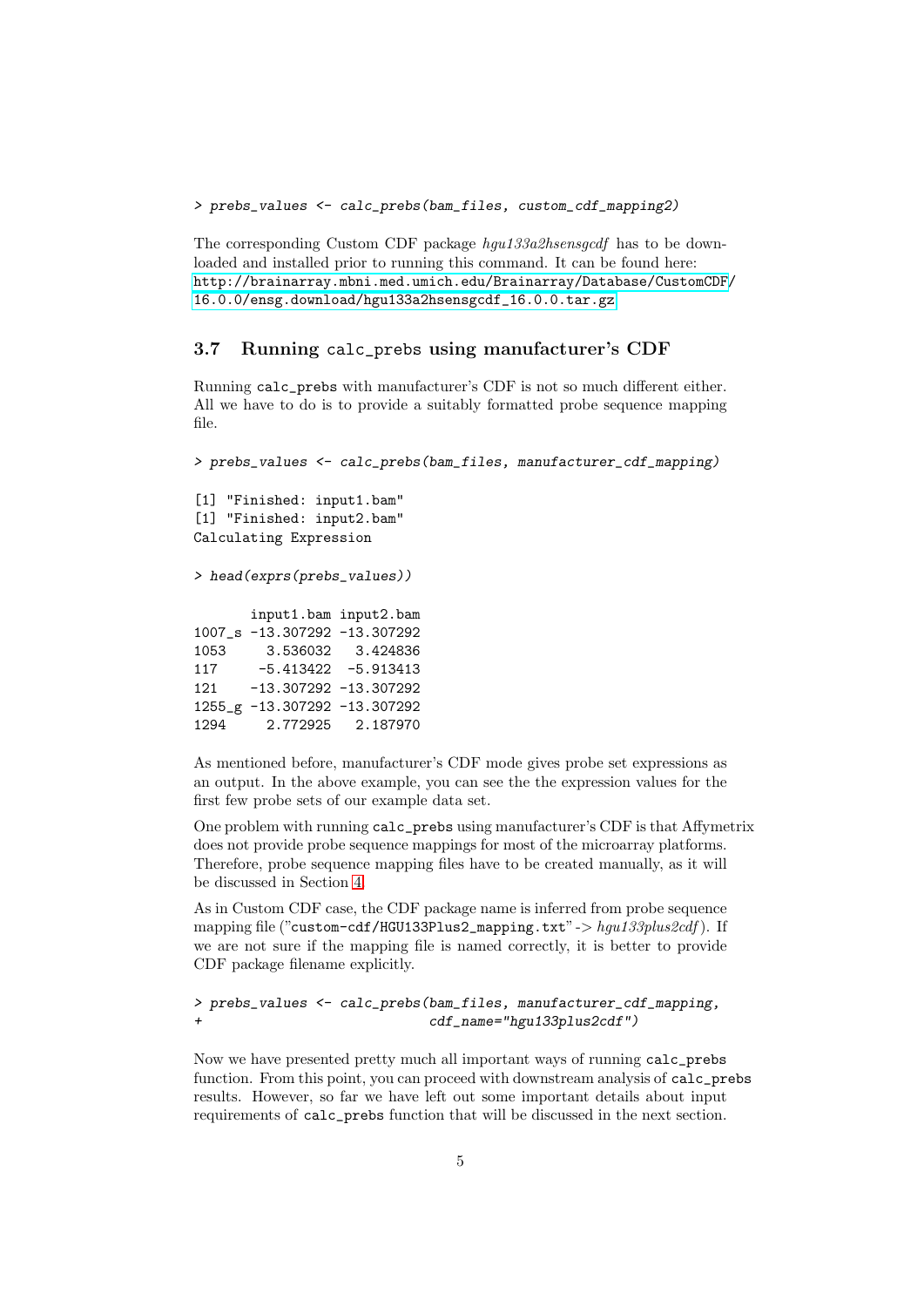## <span id="page-5-0"></span>4 Detailed input specification

The main function of the package calc\_prebs has the following input arguments:

| bam files                  | Mapped reads in BAM format                    |  |  |
|----------------------------|-----------------------------------------------|--|--|
| probe_mapping_file,        | Probe sequence mappings in a genome           |  |  |
| cdf_name                   | $("*cdname*_mapping.txt"$ file)<br>the<br>and |  |  |
|                            | name of CDF package                           |  |  |
| cluster                    | Cluster object for parallelization            |  |  |
| output_eset                | Option that controls output format (Expres-   |  |  |
|                            | sionSet vs data frame)                        |  |  |
| paired_ended_reads.<br>ig- | Options that control the process of counting  |  |  |
| nore strand                | reads                                         |  |  |
| sum.method                 | Summarization method ("rpa" or "rma")         |  |  |

In this section we will discuss all the input requirements in more detail. Note that only two input arguments are mandatory: bam\_files and probe\_mapping\_file. The rest of the arguments are optional and have their default values.

#### 4.1 BAM files

For using calc\_prebs function you will need to have mapped reads in BAM format. For read mapping we recommend using TopHat software [\(Trapnell](#page-11-3) [et al., 2009\)](#page-11-3). We suggest to align the reads only to the known transcriptome. You can do this by using --transcriptome-only option and supplying your own transcriptome annotation file via --GTF option. Transcriptome annotation files can be downloaded from Ensembl [FTP server.](http://www.ensembl.org/info/data/ftp/index.html) Finally, we require that reads are mapped to no more than 1 location in the genome. This can be achieved by using option --max-multihits 1. So for human genome, sample TopHat run could look like this:

```
tophat --transcriptome-only --max-multihits 1 \
--GTF ./Human_transcriptome/Homo_sapiens.GRCh37.65.gtf \
--transcriptome-index=./Human_transcriptome/known \
--output-dir ./tophat-out hg19 input1.fastq input2.fastq
```
### 4.2 Probe sequence mappings and CDF packages

calc\_prebs function can be used in two modes: Custom CDF [\(Dai et al., 2005\)](#page-11-4) and manufacturer's CDF. Custom CDF mode produces gene expressions while manufacturer's CDF mode produces original probe set expressions. Now we will discuss the input requirements for the two modes in more detail.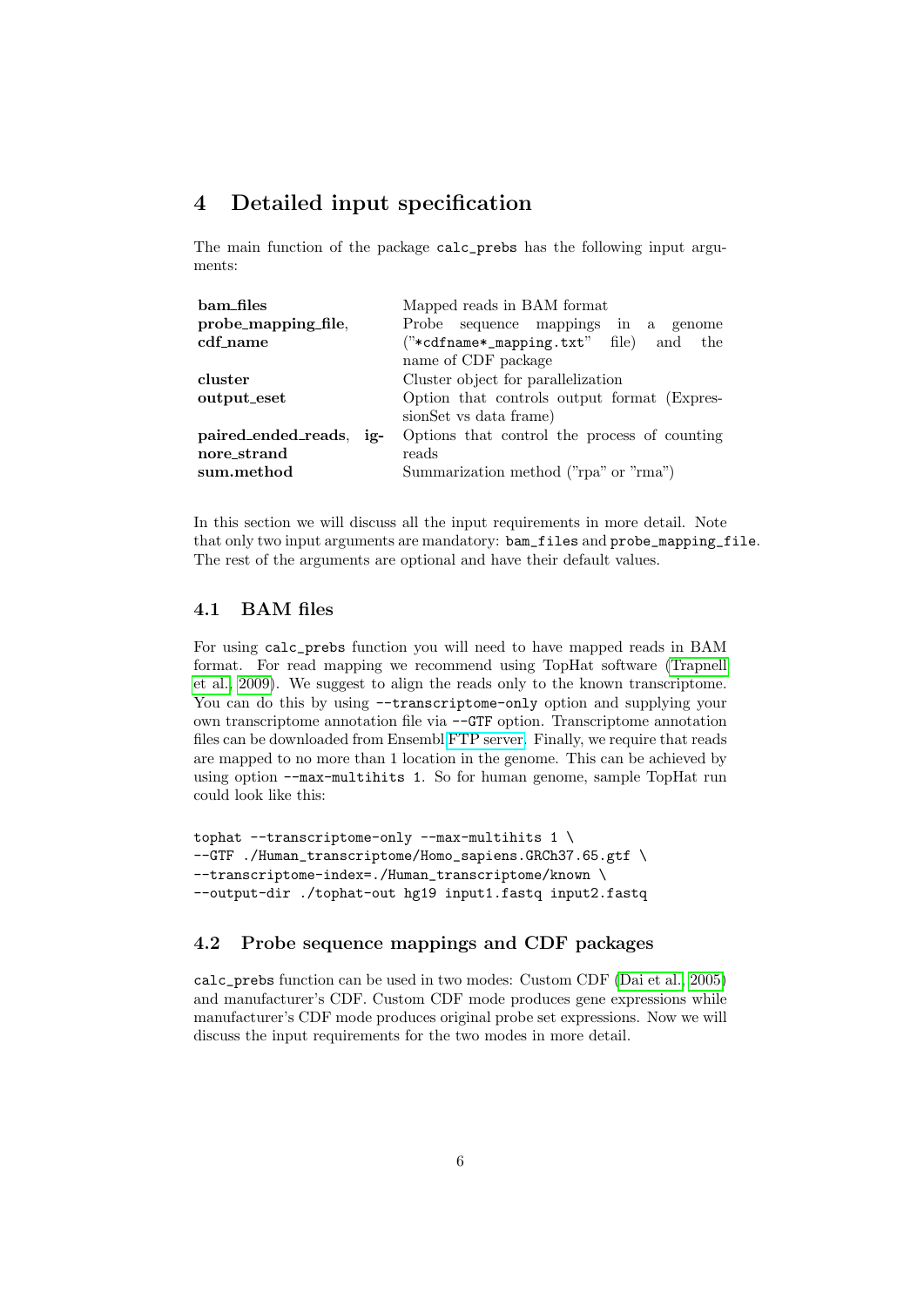#### 4.2.1 Custom CDF

As we have already mentioned calc\_prebs function requires a probe sequence mapping file and CDF package name as its arguments. For Custom CDF mode, both the mapping file and the package can be downloaded from the Custom CDF website:

[http://brainarray.mbni.med.umich.edu/brainarray/Database/CustomCDF/](http://brainarray.mbni.med.umich.edu/brainarray/Database/CustomCDF/genomic_curated_CDF.asp) [genomic\\_curated\\_CDF.asp](http://brainarray.mbni.med.umich.edu/brainarray/Database/CustomCDF/genomic_curated_CDF.asp)

The Custom CDF supports many types of gene identifiers, but in our examples we are using Custom CDF files with Ensembl gene identifiers (version 16.0.0). In the Custom CDF [download page](http://brainarray.mbni.med.umich.edu/Brainarray/Database/CustomCDF/16.0.0/ensg.asp) for each microarray platform you can find both the the Custom CDF package file (denoted by "C") and the Custom CDF description archive (denoted by "Z") containing the probe sequence mapping file.

If you get a message "Note: X probe sequences are missing in mapping.txt file." while running *prebs* in Custom CDF mode, it is probably because the Custom CDF file that you installed and the mapping file have different versions. You can fix this by downloading and installing corresponding Custom CDF package and mapping.txt file. However, if you get this message while running prebs in manufacturer's CDF mode, you shouldn't worry too much. You will understand the reason after you read the next section.

The Custom CDF package can be installed like a regular R package (using R CMD INSTALL command). For example, to install hgu133plus2hsensgcdf in Unix-like systems type R CMD INSTALL hgu133plus2hsensgcdf\_16.0.0.tar.gz.

The probe sequence mapping file is named as "\*cdfname\*\_mapping.txt". Since CDF package name can be inferred from probe sequence mapping filename, explicitly providing CDF package name to calc\_prebs function is optional. For example, if you are using "HGU133Plus2\_Hs\_ENSG\_mapping.txt" probe sequence mapping file do not provide CDF package name, it is assumed that hgu133plus2hsensgcdf package is used.

#### 4.2.2 Manufacturer's CDF

The manufacturer's CDF packages can be downloaded and installed from the bioconductor. For example, to install CDF package for HGU133Plus2 platform, type:

```
> if (!requireNamespace("BiocManager", quietly=TRUE))
      install.packages("BiocManager")
> BiocManager::install("hgu133plus2cdf")
```
Unfortunately, probe sequence mapping files are not provided for most of the microarray platforms. For some microarray platoforms, such as HuEx10stv2, the probe sequence mappings are available from the [Affymetrix](http://www.affymetrix.com/) website [\(HuEx-](http://www.affymetrix.com/Auth/analysis/downloads/na25/wtexon/HuEx-1_0-st-v2.probe.tab.zip)1 [0-st-v2 Probe Sequences, tabular format\)](http://www.affymetrix.com/Auth/analysis/downloads/na25/wtexon/HuEx-1_0-st-v2.probe.tab.zip). However, they are mapped to an old version of genome assembly (hg16), so we do not recommend using them.

In our data package *prebsdata*, we provide probe sequence mapping files for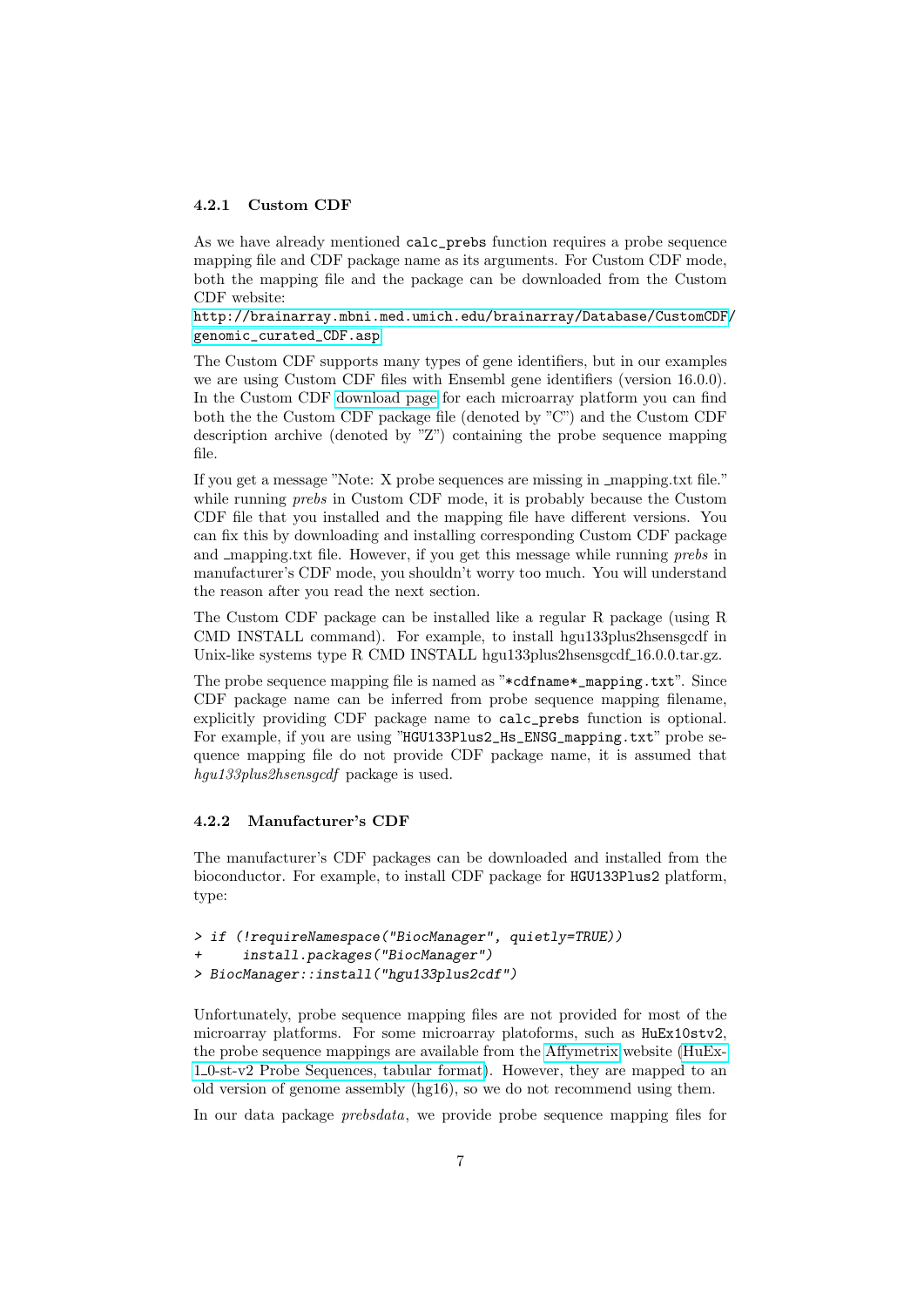three microarray platforms: HGU133Plus2, HGU133A2 and HGFocus. We have created these files by mapping probe sequences to human genome using Bowtie software [Langmead et al.](#page-11-5) [\(2009\)](#page-11-5). If you want to use another microarray platform, you will have to map probe sequences yourself. A detailed procedure of creating probe sequence mapping files using Bowtie is outlined below.

For most of the microarray platforms, the probe sequences can be retrieved from the platform's probe package. The probe package name is the same as CDF package name, except that it ends with "probe" instead of "cdf". For example, to install probe package for "hgu133plus2" platform, type:

```
> if (!requireNamespace("BiocManager", quietly=TRUE))
+ install.packages("BiocManager")
> BiocManager::install("hgu133plus2probe")
```
Once you load the hgu133plus2probe package, you can find the information about the probe sequences stored in hgu133plus2probe object which can be converted to a data frame.

```
> library("hgu133plus2probe")
> probes <- as.data.frame(hgu133plus2probe)
> head(probes)
```

| x                                                          | v                                                                                                                                                     | Probe.Set.Name                                                                                                                                     |
|------------------------------------------------------------|-------------------------------------------------------------------------------------------------------------------------------------------------------|----------------------------------------------------------------------------------------------------------------------------------------------------|
|                                                            |                                                                                                                                                       | $1007$ _s_at                                                                                                                                       |
|                                                            |                                                                                                                                                       | $1007$ _s_at                                                                                                                                       |
|                                                            |                                                                                                                                                       | $1007$ _s_at                                                                                                                                       |
|                                                            |                                                                                                                                                       | $1007$ _s_at                                                                                                                                       |
|                                                            |                                                                                                                                                       | $1007$ _s_at                                                                                                                                       |
|                                                            |                                                                                                                                                       | $1007$ _s_at                                                                                                                                       |
|                                                            |                                                                                                                                                       |                                                                                                                                                    |
|                                                            |                                                                                                                                                       | Antisense                                                                                                                                          |
|                                                            |                                                                                                                                                       | Antisense                                                                                                                                          |
|                                                            |                                                                                                                                                       | Antisense                                                                                                                                          |
|                                                            |                                                                                                                                                       | Antisense                                                                                                                                          |
|                                                            |                                                                                                                                                       | Antisense                                                                                                                                          |
|                                                            |                                                                                                                                                       | Antisense                                                                                                                                          |
| 3 TGGACCCCACTGGCTGAGAATCTGG<br>4 AAATGTTTCCTTGTGCCTGCTCCTG | sequence<br>1 CACCCAGCTGGTCCTGTGGATGGGA<br>5 TCCTTGTGCCTGCTCCTGTACTTGT<br>6 TGCCTGCTCCTGTACTTGTCCTCAG<br>3330<br>3443<br>3512<br>3563<br>3570<br>3576 | 718 317<br>2 GCCCCACTGGACAACACTGATTCCT 1105 483<br>584 901<br>192 205<br>844 979<br>537 971<br>Probe. Interrogation. Position Target. Strandedness |

Next, we should remove rows that have probe set identifiers that start if "AFFX", because these do not target genes and are not relevant to us. Also, we use xy2indices function from affy package to convert probe X and Y coordinates to probe IDs and add a new column to the data frame. We will save the resulting data frame to a file "probes.txt".

```
> library("affy")
> probes <- probes[substr(probes$Probe.Set.Name,1,4) != "AFFX",]
> probes$Probe.ID <- xy2indices(probes$x, probes$y, cdf="hgu133plus2cdf")
```

```
> write.table(probes, file="probes.txt", quote=FALSE, row.names=FALSE, col.names=TRUE)
```
The first column in a file "probes.txt" contains probe sequence and the seventh column contains probe ID. To format an input for Bowtie, we need to extract these two columns and format a fasta file: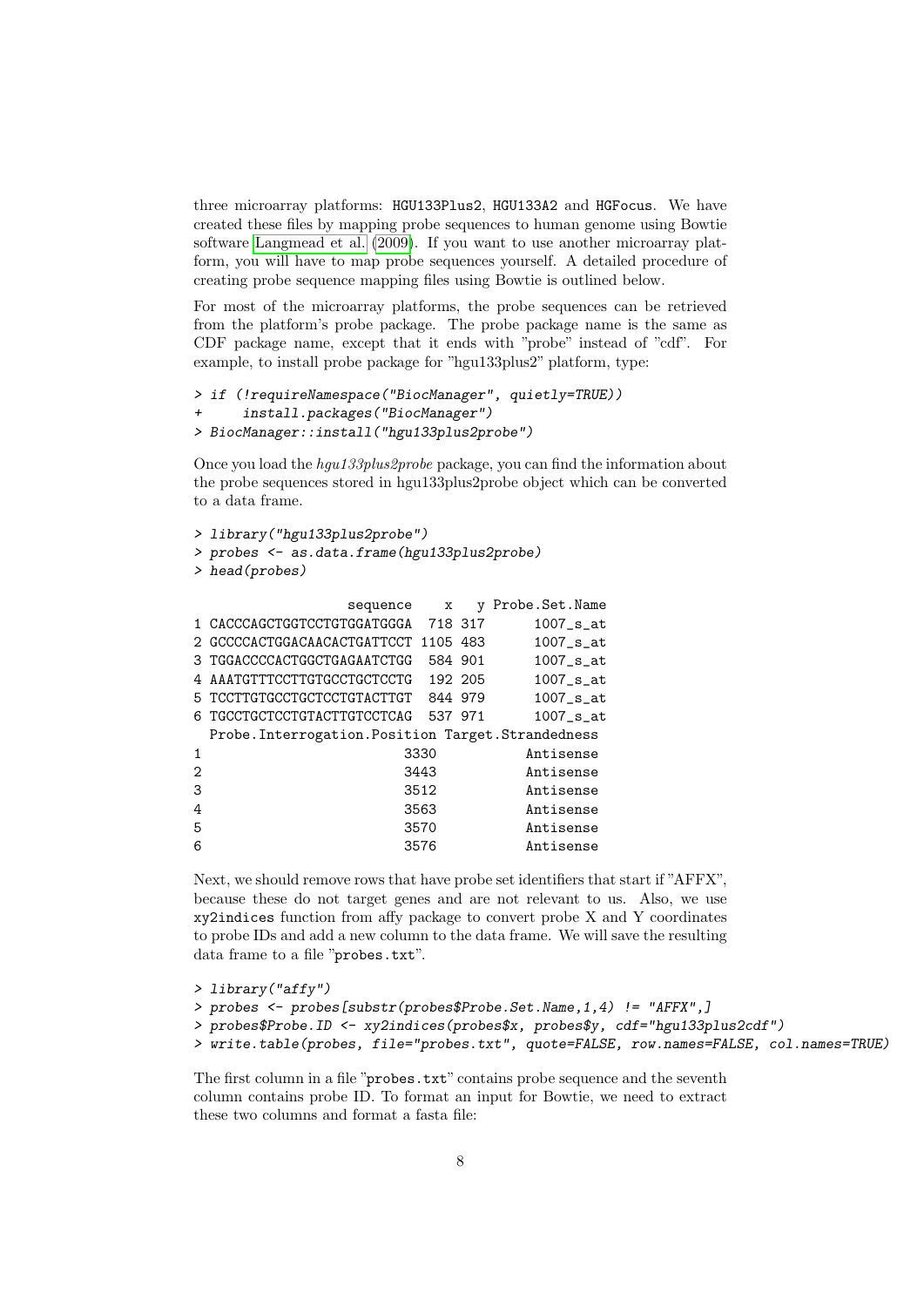tail  $-n$  +2 "probes.txt" | awk '{print ">" \$7 "\n" \$1 }' > probe\_sequences.fa

Now we are ready to map the probe sequences to the genome. We suggest using Bowtie options  $-a -v 0$  to report all perfect match hits. A sample Bowtie run could look like this:

bowtie -a -v 0 hg19 -f probe\_sequences.fa output\_probe\_mappings.map

After we map probe sequences to the genome, we must convert Bowtie output to the format identical to Custom CDF probe sequence mapping files. The default format of Bowtie output is documented in [Bowtie homepage.](http://bowtie-bio.sourceforge.net/manual.shtml#default-bowtie-output) The first column contains "Read ID" which in our case is "Probe.ID". We have to read Bowtie output file "output\_probe\_mappings.map", and probe sequence information file "probes.txt" and merge the two data frames based on "Probe.ID" column. Then, we have to extract the necessary information from the resulting merged table and save it into "\_mapping.txt" file. Note that we also have to shift Bowtie mapping positions by 1, because it uses a different offset than "\_mapping.txt" files.

Briefly, here are the commands we have to run:

```
> probe_mappings <- read.table("output_probe_mappings.map")
> colnames(probe_mappings) <- c("Probe.ID", "strand",
                                "chr", "start", "seq", "match", "multiple")
> # bowtie reports 0-offset, but _mapping.txt files are 1-offset
> probe_mappings$start <- probe_mappings$start + 1
> probes <- read.table("probes.txt", head=TRUE)
> probes <- merge(probes, probe_mappings)
> output_table <- data.frame(Probe.Set.Name=probes$Probe.Set.Name,
      Chr=probes$chr, Chr.Strand=probes$strand, Chr.From=probes$start,
      Probe.X=probes$x, Probe.Y=probes$y, Affy.Probe.Set.Name=probes$Probe.Set.Name)
> write.table(output_table, file="HGU133Plus2_mapping.txt",
              quote=FALSE, sep="\t", row.names=FALSE)
```
The resulting "\_mapping.txt" file can be used as an input for calc\_prebs. If some of the probe sequences were mapped to multiple locations, calc\_prebs function will handle them by summing up the read overlaps from all of these locations. If some probe sequences could not be mapped, calc\_prebs will assign minimal expression values to these probes. If you are using a manually created "\_mapping.txt"file, calc\_prebs will show notifications about the missing probe sequences (that were not mapped) and probe sequences that have duplicates (that were mapped to multiple locations).

### 4.3 Cluster object for parallel computation

If you have many input BAM files, processing them can be a computationally expensive task. Therefore, prebs provides a possibility to parallelize BAM file processing using parallel package. In order to parallelize the work, you must use makeCluster function to create a cluster object and pass it to calc\_prebs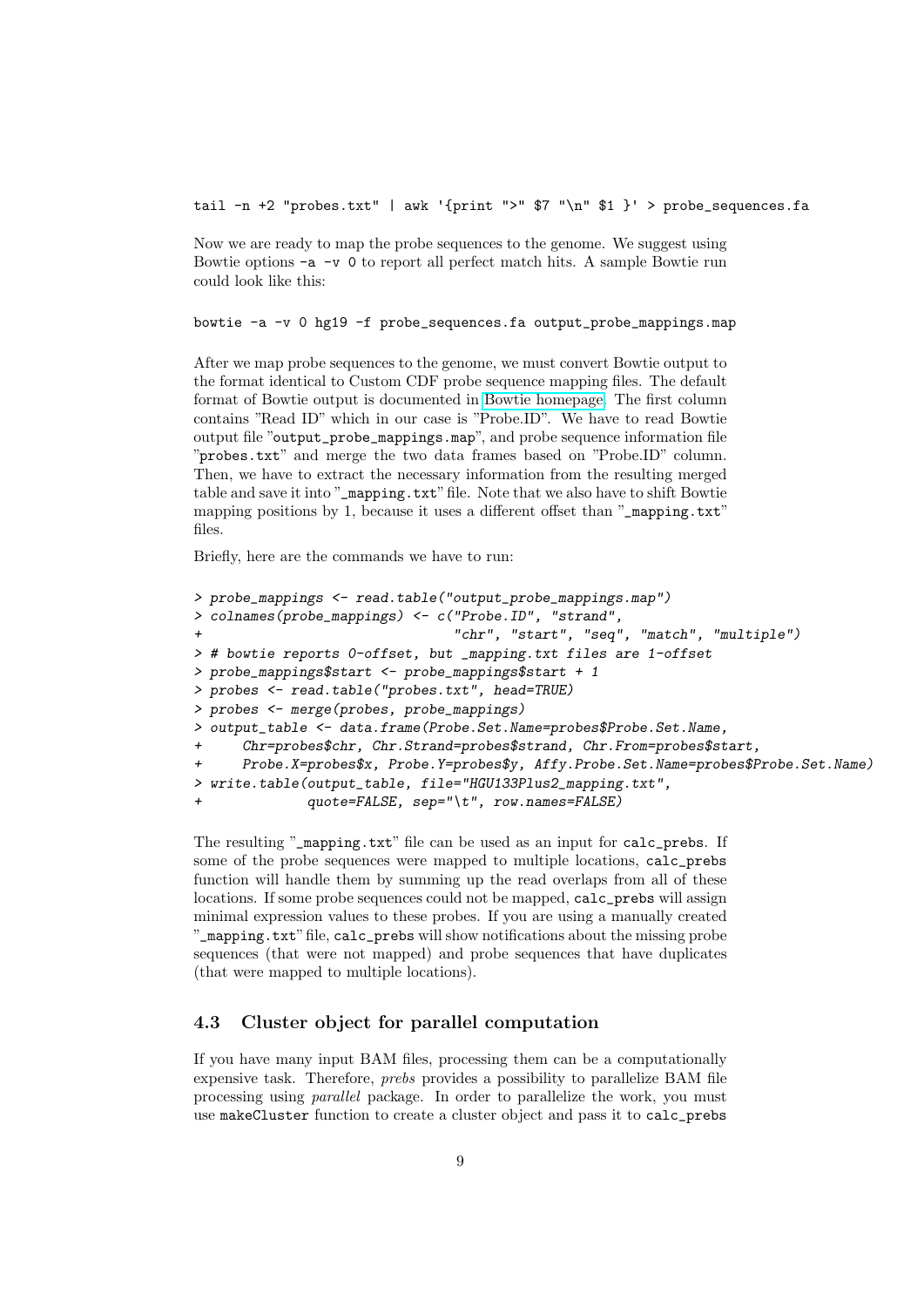function. The function makeCluster has several parameters that support different types of clusters. For a detailed explanation of makeCluster, please, refer to parallel package manual. One simple example of using makeCluster was already covered in Section [3.](#page-0-0)

#### 4.4 Output format

calc\_prebs provides two arguments for output format: ExpressionSet or data.frame. ExpressionSet is a container for high-throughput assays and experimental metadata from Biobase package, whereas data frame is just a standard R data structure.

### 4.5 Read counting options

calc\_prebs has a couple of arguments that control the process of the read counting. paired\_ended\_reads argument ensures the correct treatment of pairedended reads. If your data contains paired-ended reads, you should set this option to TRUE, otherwise the two mate reads will be treated as independent units. Another argument, ignore\_strand controls whether the strand from which the reads comes should be considered during read-counting. If your data comes from strand-specific RNA-seq protocol, set this option to FALSE, otherwise, leave it at its default value (TRUE).

### 4.6 Summarization method

prebs Supports two summarization methods: rpa and rma. You can set the summarization method using sum.method parameter. The default summarization method is rpa. Please, note that before prebs version 1.7.1, only rma mode was available and it was the default mode. However, we decided to make rpa the default mode, because it gives slightly higher RNA-seq–microarray comparability, provided that the data from both platforms is processed using rpa method.

## 5 Session Info

```
> sessionInfo()
R version 3.6.1 (2019-07-05)
Platform: x86_64-pc-linux-gnu (64-bit)
Running under: Ubuntu 18.04.3 LTS
Matrix products: default
BLAS: /home/biocbuild/bbs-3.10-bioc/R/lib/libRblas.so
LAPACK: /home/biocbuild/bbs-3.10-bioc/R/lib/libRlapack.so
locale:
 [1] LC_CTYPE=en_US.UTF-8 LC_NUMERIC=C
```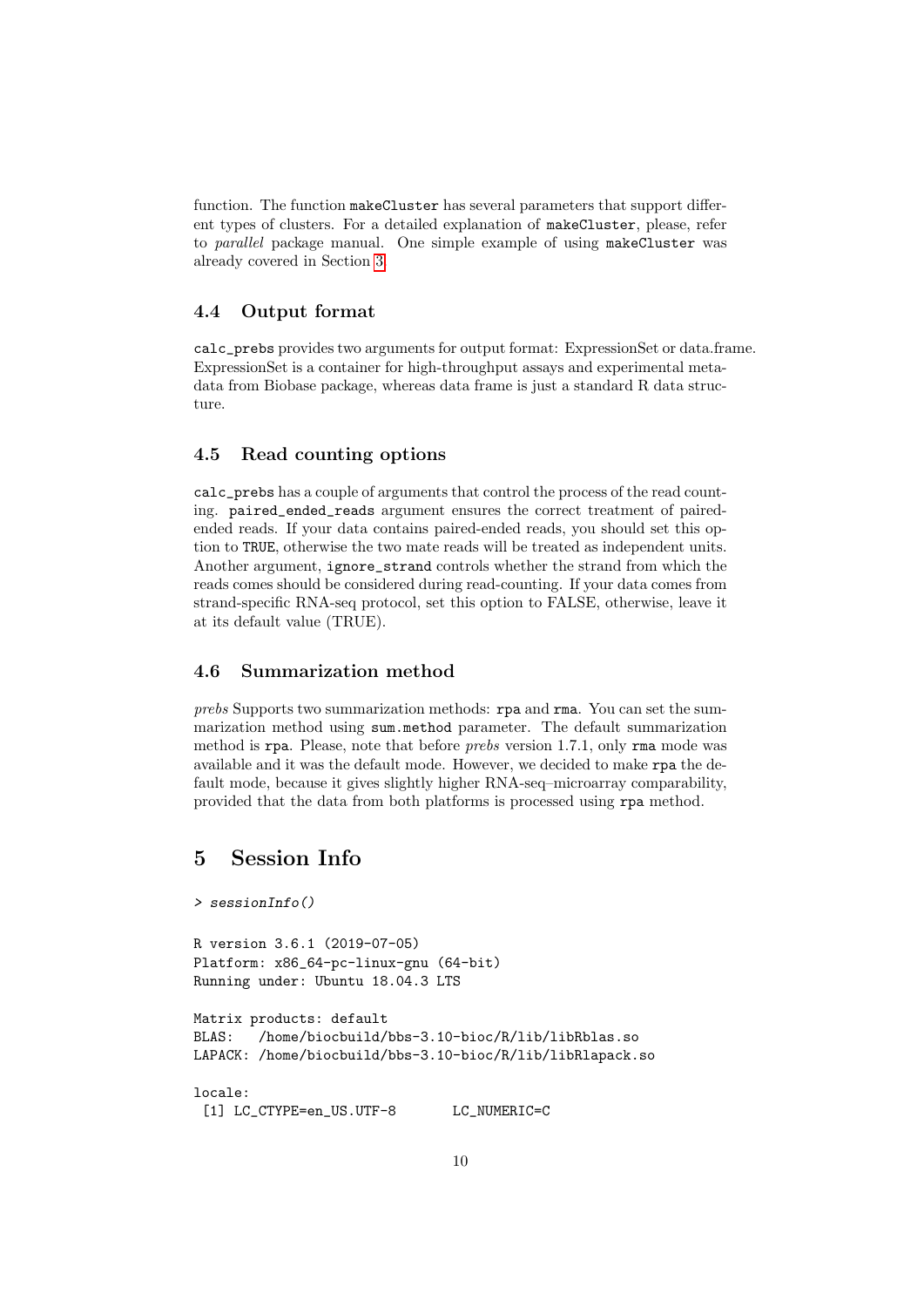```
[3] LC_TIME=en_US.UTF-8 LC_COLLATE=C
[5] LC_MONETARY=en_US.UTF-8 LC_MESSAGES=en_US.UTF-8
[7] LC_PAPER=en_US.UTF-8 LC_NAME=C
[9] LC_ADDRESS=C LC_TELEPHONE=C
[11] LC_MEASUREMENT=en_US.UTF-8 LC_IDENTIFICATION=C
attached base packages:
[1] stats4 parallel stats graphics grDevices utils datasets
[8] methods base
other attached packages:
[1] hgu133plus2probe_2.18.0 AnnotationDbi_1.48.0
[3] hgu133plus2cdf_2.18.0 prebsdata_1.21.0
[5] prebs_1.26.0 RPA_1.42.0
[7] affy<sub>1.64.0</sub> GenomicAlignments<sub>1.22.0</sub>
[9] Rsamtools_2.2.0 Biostrings_2.54.0
[11] XVector_0.26.0 SummarizedExperiment_1.16.0
[13] DelayedArray_0.12.0 BiocParallel_1.20.0
[15] matrixStats_0.55.0 Biobase_2.46.0
[17] GenomicRanges_1.38.0 GenomeInfoDb_1.22.0
[19] IRanges_2.20.0 S4Vectors_0.24.0
[21] BiocGenerics_0.32.0
loaded via a namespace (and not attached):
[1] bit64_0.9-7 jsonlite_1.6 splines_3.6.1
[4] foreach_1.4.7 assertthat_0.2.1 BiocManager_1.30.9
[7] phyloseq_1.30.0 blob_1.2.0 GenomeInfoDbData_1.2.2
[10] backports_1.1.5 pillar_1.4.2 RSQLite_2.1.2
[13] lattice_0.20-38 glue_1.3.1 digest_0.6.22
[16] colorspace_1.4-1 preprocessCore_1.48.0 Matrix_1.2-17
[19] plyr_1.8.4 pkgconfig_2.0.3 zlibbioc_1.32.0
[22] purrr_0.3.3 scales_1.0.0 affyio_1.56.0
[25] tibble_2.1.3 mgcv_1.8-30 ggplot2_3.2.1
[28] lazyeval_0.2.2 survival_2.44-1.1 magrittr_1.5
[31] crayon_1.3.4 memoise_1.1.0 nlme_3.1-141
[34] MASS_7.3-51.4 vegan_2.5-6 tools_3.6.1
[37] data.table_1.12.6 stringr_1.4.0 Rhdf5lib_1.8.0
[40] munsell_0.5.0 cluster_2.1.0 ade4_1.7-13
[43] compiler_3.6.1 rlang_0.4.1 rhdf5_2.30.0
[46] grid_3.6.1 RCurl_1.95-4.12 iterators_1.0.12
[49] biomformat_1.14.0 igraph_1.2.4.1 bitops_1.0-6
[52] gtable_0.3.0 codetools_0.2-16 multtest_2.42.0
[55] DBI_1.0.0 reshape2_1.4.3 R6_2.4.0
[58] dplyr_0.8.3 zeallot_0.1.0 bit_1.1-14
[61] permute_0.9-5 ape_5.3 stringi_1.4.3
[64] Rcpp_1.0.2 vctrs_0.2.0 tidyselect_0.2.5
```